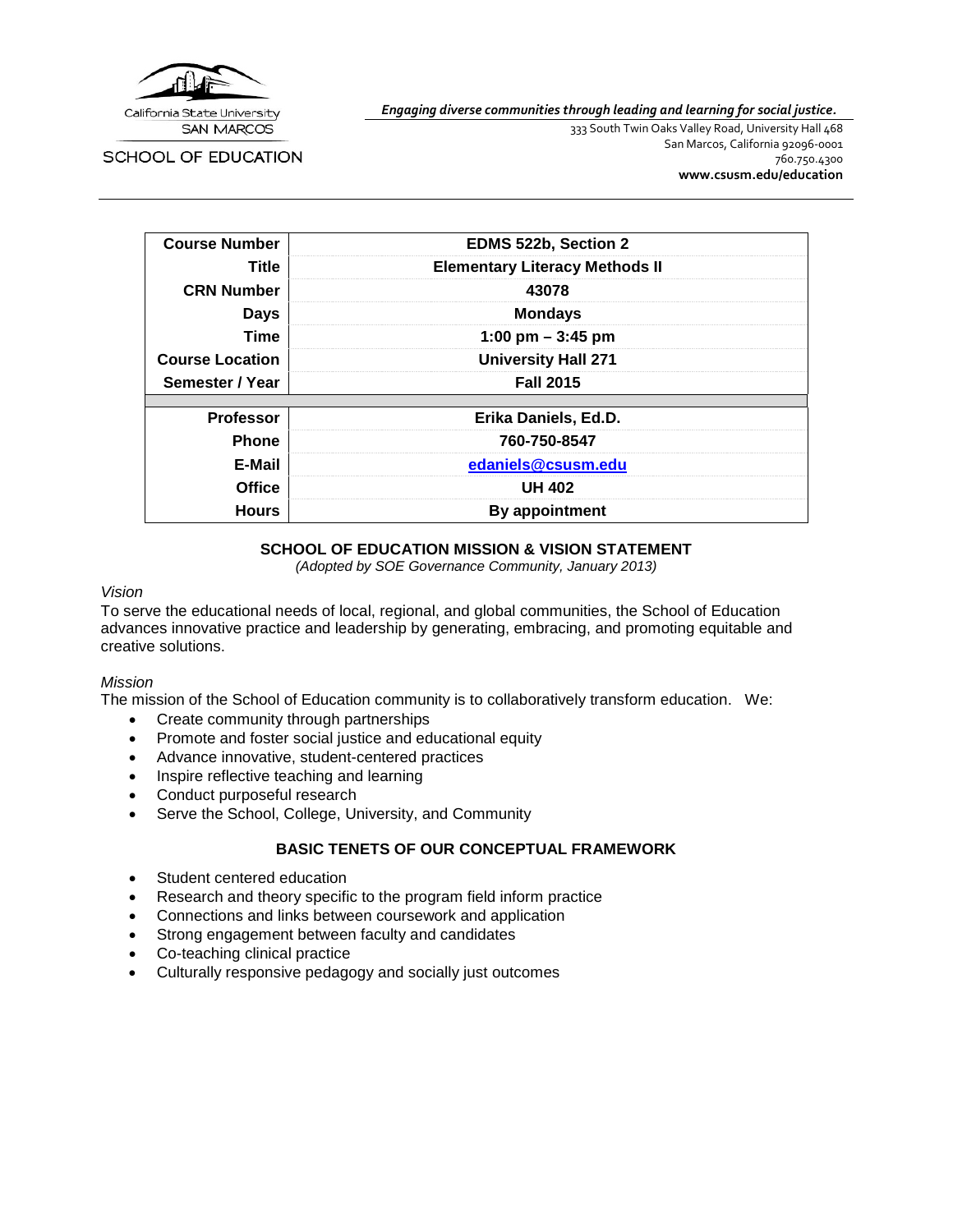# **TABLE OF CONTENTS**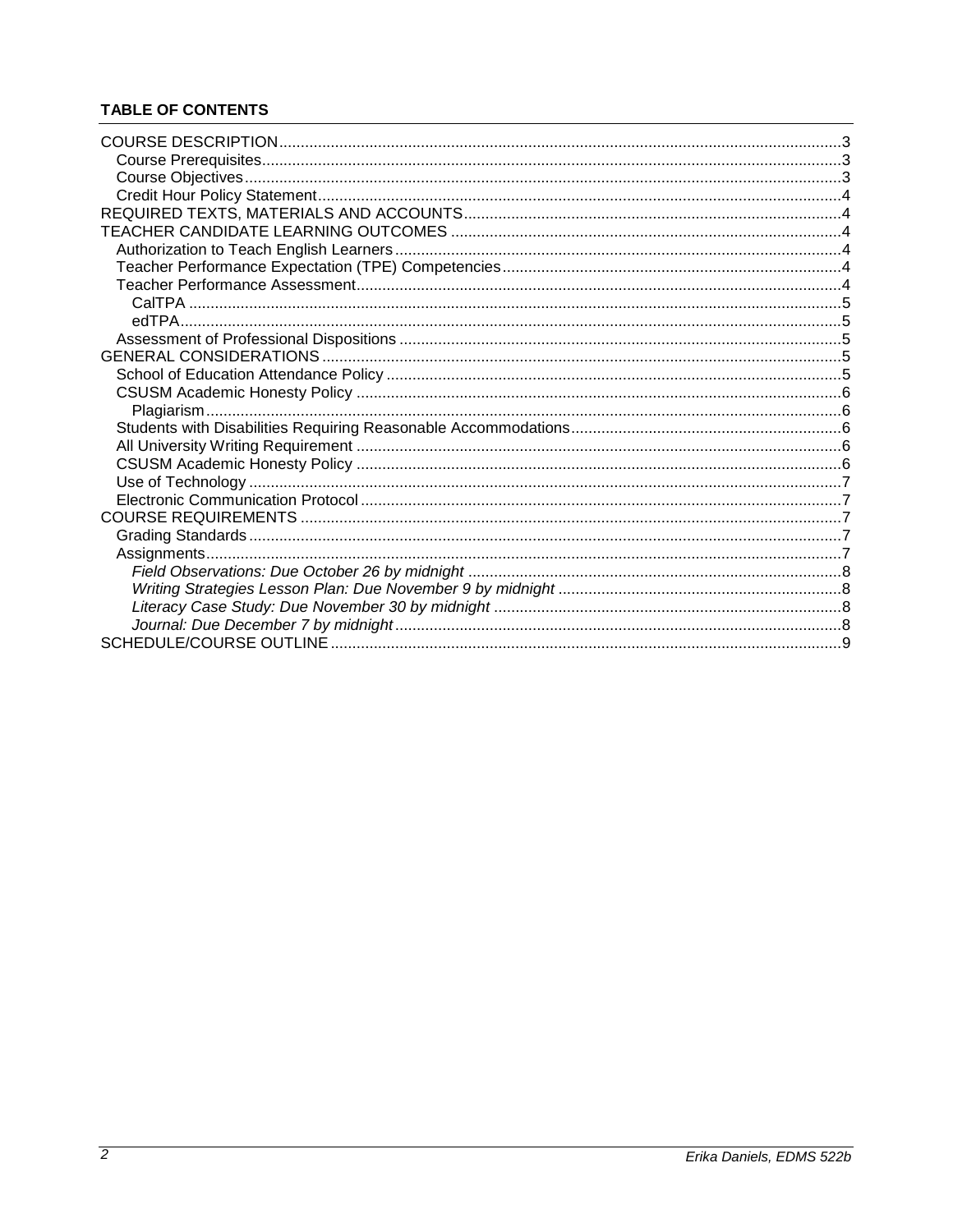## **COURSE DESCRIPTION**

<span id="page-2-0"></span>Focuses on developing an advanced understanding of theory, methodology, and assessment of English language Arts and second language learning in integrated and inclusive elementary classrooms.

#### <span id="page-2-1"></span>**Course Prerequisites**

Admission to the Integrated Credential Program and successful completion of EDMS 521b

#### <span id="page-2-2"></span>**Course Objectives**

KNOWLEDGE - Teacher candidates will:

- Gain an understanding of how first and second languages are acquired.
- Gain an understanding of the reading process and its relationship to thought, language, and learning and the knowledge of reading content, including: word analysis, fluency, vocabulary- academic language- and background knowledge, reading comprehension, literary response and analysis.
- Gain understanding of how to learn to read and write in first and second languages.
- Become familiar with how to deliver a comprehensive program of systematic, explicit instruction in reading, writing, listening, and speaking aligned to the state adopted English Language Arts Content Standards and the Reading/Language Arts Framework (2007).
- Become familiar with multiple monitoring measures within the three basic types of assessments to determine students' progress towards state adopted content standards.
- Become familiar with differentiated reading instruction and interventions to meet the needs of the full range of learners (including struggling readers, students with special needs, English learners, speakers of non-standard English, and advanced learners) who have varied reading levels and language backgrounds.

SKILLS - Teacher candidates will:

- Become sensitive observers of children's language using behaviors.
- Demonstrate knowledge and ability to utilize multiple monitoring measures within the three basic types of assessments to determine students' progress towards state adopted content standards: entry level assessment for instructional planning, monitoring student progress, post test or summative assessment.
- Be able to analyze and interpret results [of children's reading and writing behaviors] to plan effective and differentiated instruction and interventions.
- Demonstrate knowledge of components of effective instructional delivery in reading, writing and listening and speaking.
- Develop the ability to select appropriate materials and instructional strategies to meet the individual needs of students and use State Board of Education (SBE)-adopted core instructional materials for both instruction and intervention.
- Develop the ability to differentiate literacy instruction in order to provide Universal Access.
- Learn how to organize the classroom for teaching reading and writing to the full range of learners (including struggling readers, students with special needs, English learners, speakers of nonstandard English, and advanced learners) who have varied reading levels and language backgrounds

ATTITUDES AND VALUES – Teacher candidates will:

- Develop an appreciation for the natural language abilities children possess for processing and producing print.
- Appreciate the need and value of integrating reading and writing into all curricular areas
- Affirm the importance of a rich environment for an effective language arts program.
- Develop a sensitivity to and appreciation for culturally and linguistically diverse learners.
- Develop a sensitivity to and appreciation for the importance of reading and writing for students' own personal and professional growth.
- Develop a respect for each student, his/her abilities and background, and the student's right to instruction that meets his/her individual needs.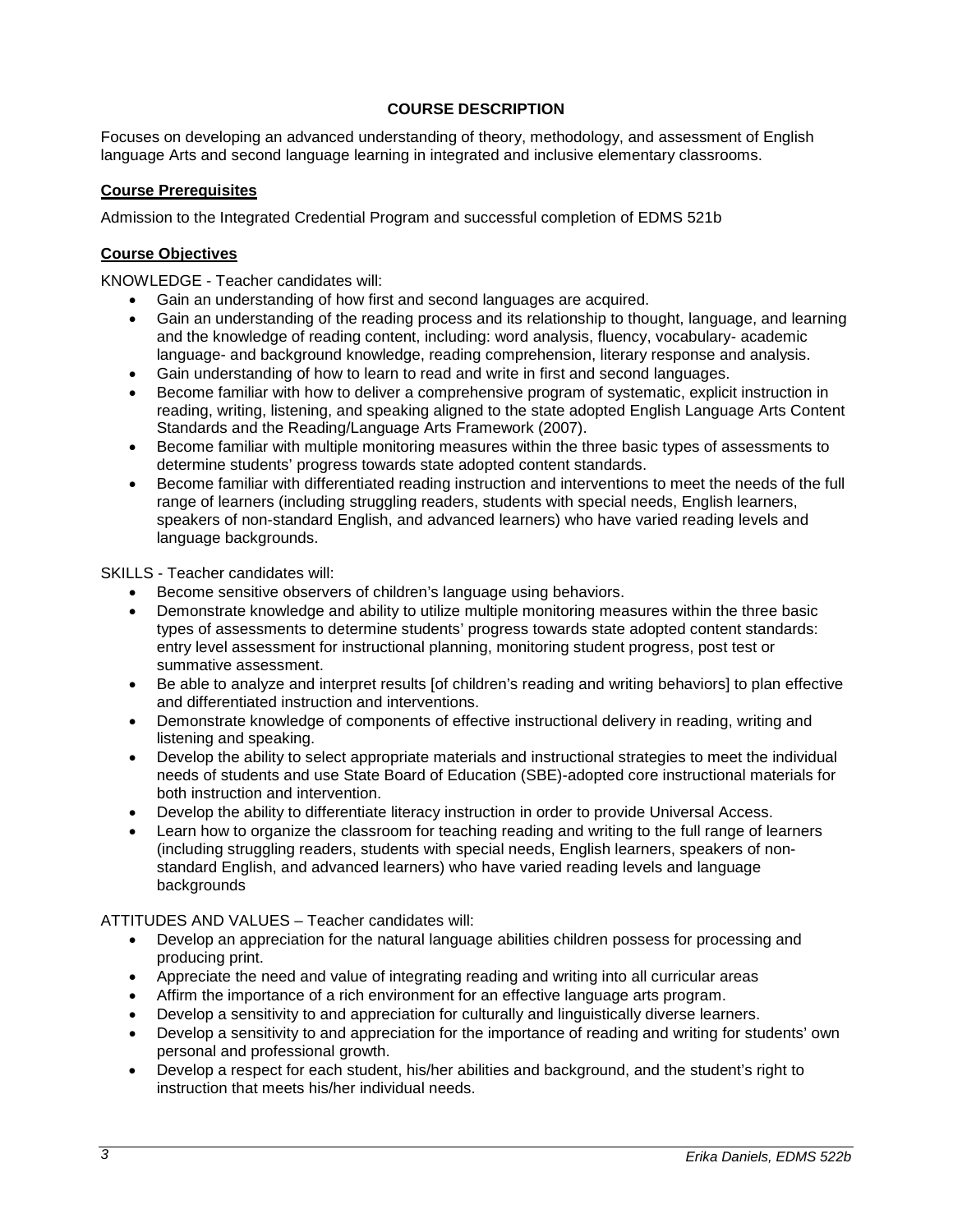## <span id="page-3-0"></span>**Credit Hour Policy Statement**

Per the University Credit Hour Policy: Students are expected to spend a minimum of two hours outside of the classroom each week for each unit of credit engaged in learning. For this course with three weekly hours of instruction, you should plan on spending an additional six hours engaged in study, review, and planning.

## **REQUIRED TEXTS, MATERIALS AND ACCOUNTS**

- <span id="page-3-1"></span>1. Cooper, J. D., Kiger, N., & Robinson, M. (2014). *Literacy: Helping Students Construct Meaning, 9th Edition.* Upper Saddle River, NJ: Prentice Hall. ISBN: 978-1-111-35392-6.
	- *a. \*Note: This text must be either purchased or rented from the university bookstore, an online retailer, or the publisher. To save money or to spread out the cost, chapters can be purchased one at a time and/or the e-book can be rented from the publisher.*
- 2. Johns, J. (any edition). *Basic Reading Inventory.*
	- a. If you do not already have the Johns book from EDMS 521b, do not buy it. We will discuss ways to access the text in class.
- 3. Zarrillo, J. (2010). *Ready for RICA: A Test Prep Guide, 3rd Edition.* New York: Pearson. ISBN: 978-0-137-00868-1.
	- a. *This text must be either purchased or rented from the university bookstore, an online retailer, or the publisher.*

## **TEACHER CANDIDATE LEARNING OUTCOMES**

### <span id="page-3-3"></span><span id="page-3-2"></span>**Authorization to Teach English Learners**

This credential program has been specifically designed to prepare teachers for the diversity of languages often encountered in California public school classrooms. The authorization to teach English learners is met through the infusion of content and experiences within the credential program, as well as additional coursework. Candidates successfully completing this program receive a credential with authorization to teach English learners. *(Approved by CCTC in SB 2042 Program Standards, August 02)*

### <span id="page-3-4"></span>**Teacher Performance Expectation (TPE) Competencies**

The course objectives, assignments, and assessments have been aligned with the CTC standards for the Special Education Credential. This course is designed to help teachers seeking a California teaching credential to develop the skills, knowledge, and attitudes necessary to assist schools and district in implementing effective programs for all students. The successful candidate will be able to merge theory and practice in order to realize a comprehensive and extensive educational program for all students. You will be required to formally address the following TPEs in this course:

TPE 3: Relationship between theory and practice

TPE 4: Pedagogical thought and reflective practice

TPE 5: Equity, Diversity & Access

TPE 7: Preparation to Teach Reading Language Arts

TPE 7A: Multiple Subject Reading, Writing, and Related Language Instruction in English

### <span id="page-3-5"></span>**Teacher Performance Assessment**

Beginning July 1, 2008 all California credential candidates must successfully complete a state-approved Teacher Performance Assessment (TPA), as part of the credential program of preparation. During the 2015- 16 academic year the CSUSM credential programs will use either the CalTPA (California Teacher Performance Assessment) or the edTPA (Educative Teacher Performance Assessment).

Check with your program coordinator to determine which assessment is used for your credential program.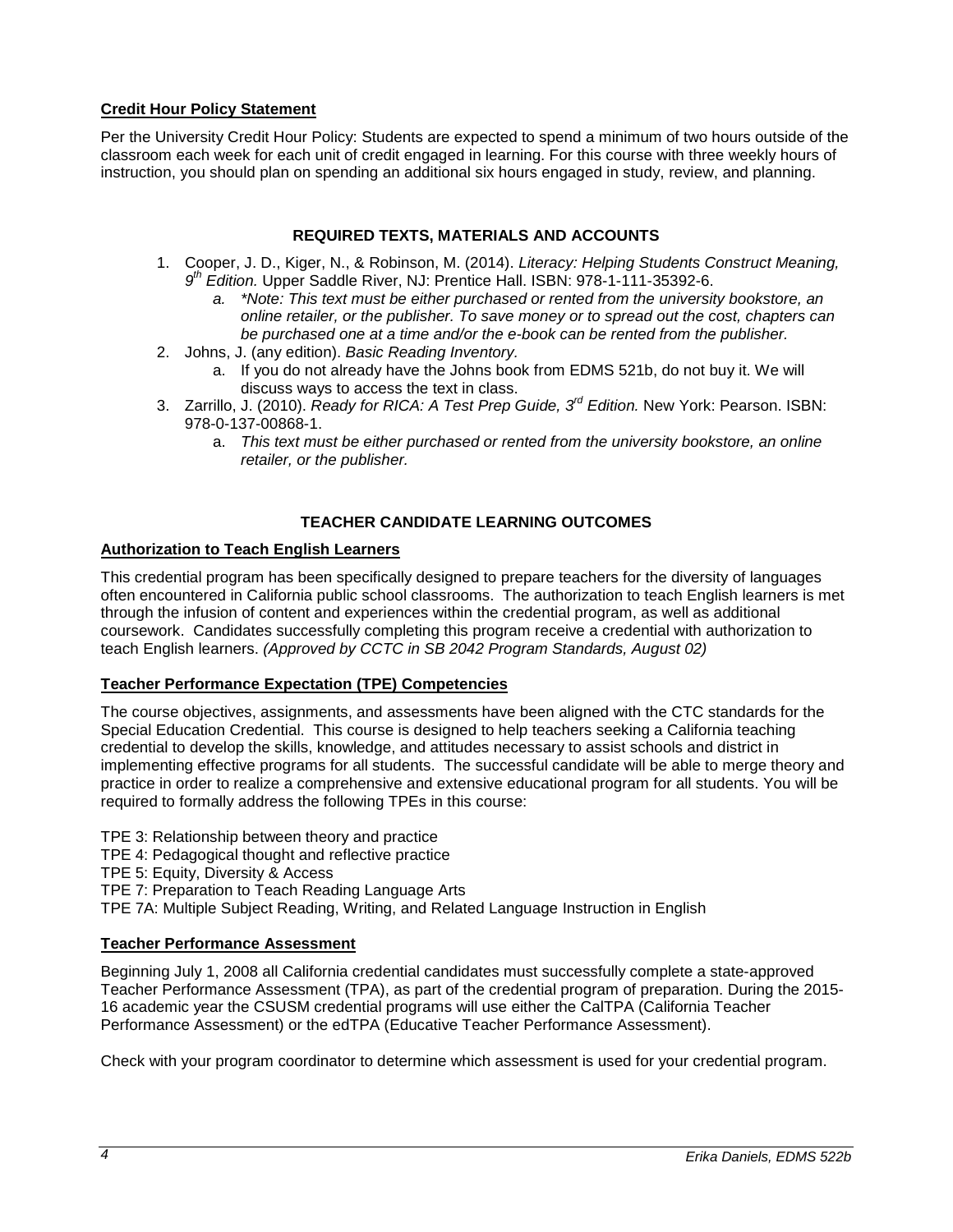## <span id="page-4-0"></span>**CalTPA**

To assist with your successful completion of the CalTPA, a series of informational seminars are offered over the course of the program. TPA related questions and logistical concerns are to be addressed during the seminars. Your attendance to TPA seminars will greatly contribute to your success on the assessment. The CalTPA Candidate Handbook, TPA seminar schedule, and other TPA support materials may be found on the SOE website:

<http://www.csusm.edu/education/CalTPA/ProgramMaterialsTPA.html>

#### <span id="page-4-1"></span>**edTPA**

Beginning in fall 2015, for newly entering initial candidates, the CSUSM assessment system is the edTPA. To assist with your successful completion of the edTPA, a capstone class is part of your curriculum. In this class edTPA related questions and logistical concerns are addressed. Additional support materials are available on the edTPA website: [http://www.edtpa.com/PageView.aspx?f=GEN\\_Candidates.html](http://www.edtpa.com/PageView.aspx?f=GEN_Candidates.html)

Additionally, to support your success in your credential program and with TPA, SOE classes use common pedagogical language, lesson plans (lesson designs), and unit plans (unit designs).

#### <span id="page-4-2"></span>**Assessment of Professional Dispositions**

Assessing a candidate's dispositions within a professional preparation program is recognition that teaching and working with learners of all ages requires not only specific content knowledge and pedagogical skills, but positive attitudes about multiple dimensions of the profession. The School of Education has identified six dispositions – social justice and equity, collaboration, critical thinking, professional ethics, reflective teaching and learning, and life-long learning—and developed an assessment rubric. For each dispositional element, there are three levels of performance - *unacceptable*, *initial target*, and *advanced target*. The description and rubric for the three levels of performance offer measurable behaviors and examples.

The assessment is designed to provide candidates with ongoing feedback for their growth in professional dispositions and includes a self-assessment by the candidate. The dispositions and rubric are presented, explained and assessed in one or more designated courses in each program as well as in clinical practice. Based upon assessment feedback candidates will compose a reflection that becomes part of the candidate's Teaching Performance Expectation portfolio. Candidates are expected to meet the level of *initial target* during the program.

#### **GENERAL CONSIDERATIONS**

### <span id="page-4-4"></span><span id="page-4-3"></span>**School of Education Attendance Policy**

Due to the dynamic and interactive nature of courses in the School of Education, all candidates are expected to attend all classes and participate actively. At a minimum, candidates must attend more than 80% of class time, or s/he may not receive a passing grade for the course at the discretion of the instructor. Individual instructors may adopt more stringent attendance requirements. Should the candidate have extenuating circumstances, s/he should contact the instructor as soon as possible. *(Adopted by the COE Governance Community, December, 1997).*

**For this course, students missing three class sessions will see their grades reduced by one full grade. Students missing four or more class sessions will see their grades reduced by two full grades. Leaving early or arriving late by more than 15 minutes constitutes an absence. Illness and emergencies are considered on a case-by-case basis, and notification of an absence does not constitute an excuse.**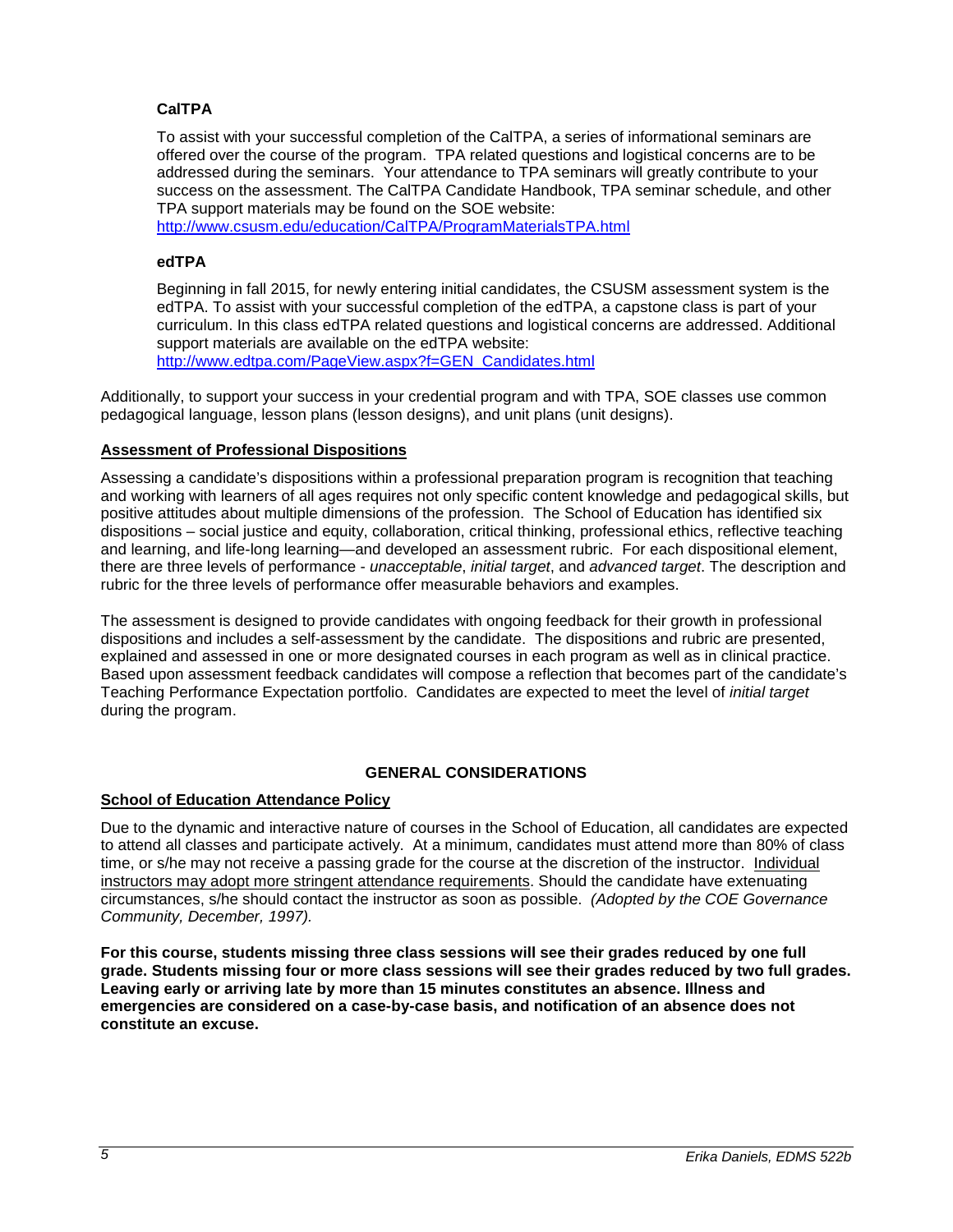## <span id="page-5-0"></span>**CSUSM Academic Honesty Policy**

Students will be expected to adhere to standards of academic honesty and integrity, as outlined in the Student Academic Honesty Policy. All assignments must be original work, clear and error-free. All ideas/material that are borrowed from other sources must have appropriate references to the original sources. Any quoted material should give credit to the source and be punctuated accordingly.

Academic Honesty and Integrity: Students are responsible for honest completion and representation of their work. Your course catalog details the ethical standards and penalties for infractions. There will be zero tolerance for infractions. If you believe there has been an infraction by someone in the class, please bring it to the instructor's attention. The instructor reserves the right to discipline any student for academic dishonesty, in accordance with the general rules and regulations of the university. Disciplinary action may include the lowering of grades and/or the assignment of a failing grade for an exam, assignment, or the class as a whole.

Incidents of Academic Dishonesty will be reported to the Dean of Students. Sanctions at the University level may include suspension or expulsion from the University.

<span id="page-5-1"></span>Refer to the full Academic Honesty Policy at: [http://www.csusm.edu/policies/active/documents/Academic\\_Honesty\\_Policy.html](http://www.csusm.edu/policies/active/documents/Academic_Honesty_Policy.html)

#### **Plagiarism**

As an educator, it is expected that each candidate will do his/her own work, and contribute equally to group projects and processes. Plagiarism or cheating is unacceptable under any circumstances. If you are in doubt about whether your work is paraphrased or plagiarized see the Plagiarism Prevention for Students website [http://library.csusm.edu/plagiarism/index.html.](http://library.csusm.edu/plagiarism/index.html) If there are questions about academic honesty, please consult the University catalog.

#### <span id="page-5-2"></span>**Students with Disabilities Requiring Reasonable Accommodations**

Students with disabilities who require reasonable accommodations must be approved for services by providing appropriate and recent documentation to the Office of Disabled Student Services (DSS). This office is located in Craven Hall 4300, and can be contacted by phone at (760) 750-4905, or TTY (760) 750- 4909. Students authorized by DSS to receive reasonable accommodations should meet with their instructor during office hours or, in order to ensure confidentiality, in a more private setting.

#### <span id="page-5-3"></span>**All University Writing Requirement**

Every course at the university must have a writing requirement of at least 2500 words. The requirement is met in this class through the signature assignments as described below.

### <span id="page-5-4"></span>**CSUSM Academic Honesty Policy**

"Teacher candidates will be expected to adhere to standards of academic honesty and integrity, as outlined in the Student Academic Honesty Policy. All written work and oral presentation assignments must be original work. All ideas/materials that are borrowed from other sources must have appropriate references to the original sources. Any quoted material should give credit to the source and be punctuated with quotation marks.

Candidates are responsible for honest completion of their work including examinations. There will be no tolerance for infractions. If you believe there has been an infraction by someone in the class, please bring it to the instructor's attention. The instructor reserves the right to discipline any teacher candidate for academic dishonesty in accordance with the general rules and regulations of the university. Disciplinary action may include the lowering of grades and/or the assignment of a failing grade for an exam, assignment, or the class as a whole."

Incidents of Academic Dishonesty will be reported to the Dean of Students. Sanctions at the University level may include suspension or expulsion from the University.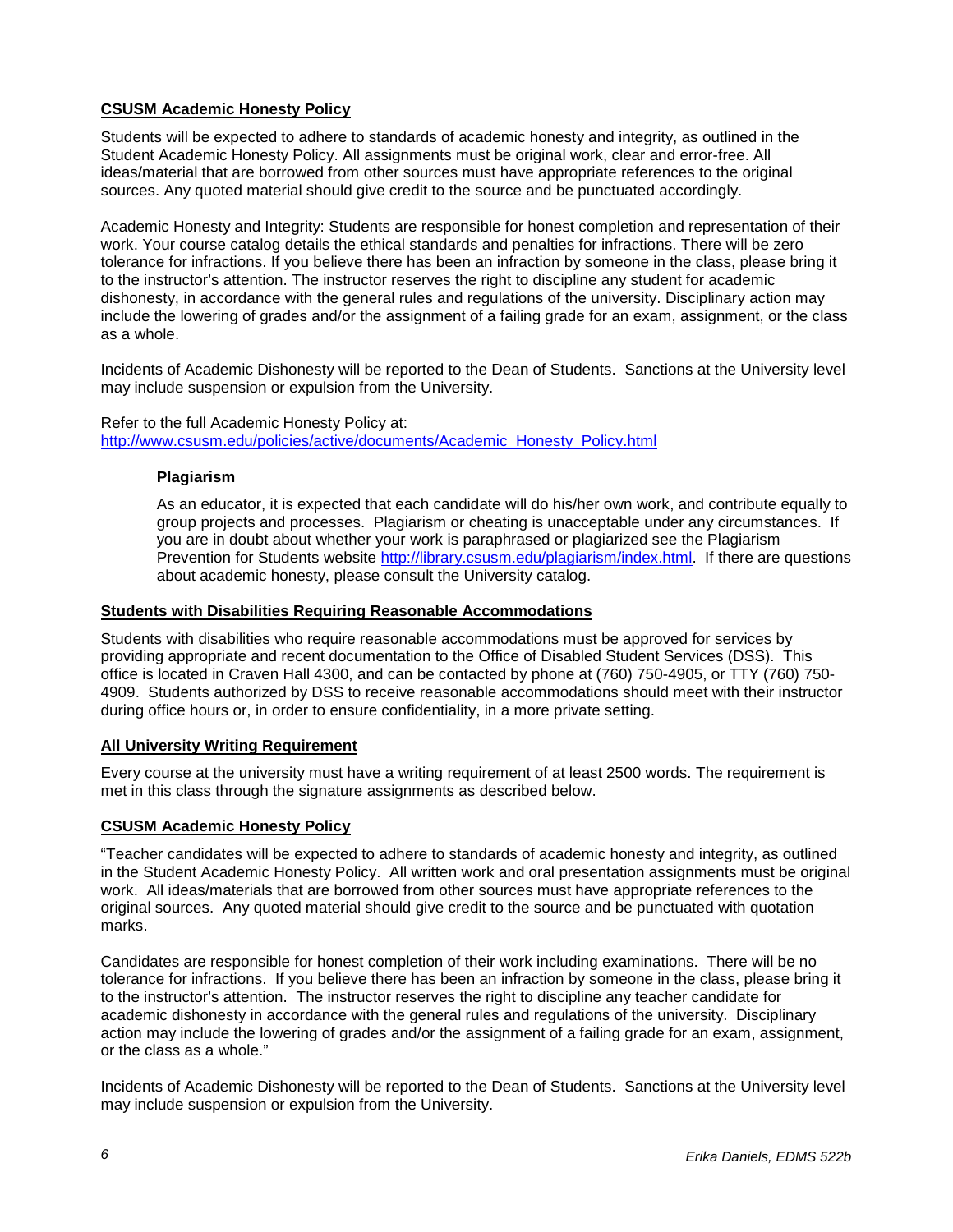### <span id="page-6-0"></span>**Use of Technology**

Candidates are expected to demonstrate competency in the use of various forms of technology (i.e. word processing, electronic mail, Moodle, use of the Internet, and/or multimedia presentations). Specific requirements for course assignments with regard to technology are at the discretion of the instructor. Keep a digital copy of all assignments for use in your teaching portfolio. All assignments will be submitted online, and some will be submitted in hard copy as well. Details will be given in class.

### <span id="page-6-1"></span>**Electronic Communication Protocol**

Electronic correspondence is a part of your professional interactions. If you need to contact the instructor, email is often the easiest way to do so. It is my intention to respond to all received e-mails in a timely manner. Please be reminded that e-mail and on-line discussions are a very specific form of communication, with their own nuances and etiquette. For instance, electronic messages sent in all upper case (or lower case) letters, major typos, or slang, often communicate more than the sender originally intended. With that said, please be mindful of all e-mail and on-line discussion messages you send to your colleagues, to faculty members in the School of Education, or to persons within the greater educational community. All electronic messages should be crafted with professionalism and care.

Things to consider:

- Would I say in person what this electronic message specifically says?
- How could this message be misconstrued?
- Does this message represent my highest self?
- Am I sending this electronic message to avoid a face-to-face conversation?

In addition, if there is ever a concern with an electronic message sent to you, please talk with the author in person in order to correct any confusion.

## **COURSE REQUIREMENTS**

#### <span id="page-6-3"></span><span id="page-6-2"></span>**Grading Standards**

Assignments are to be submitted by midnight on the specified due date. Hand-written work is not accepted, and all documents should use 12 point Times New Roman. Edit assignments prior to submission to ensure the text is error-free and the ideas are logically and concisely presented. All citations, where appropriate, should use American Psychological Association (APA)  $6<sup>th</sup>$  edition. Rubrics for each assignment are posted in our Cougar Courses container. In order to earn a teaching credential from the state of California, candidates must maintain a B average (3.0 GPA) and cannot receive below a C+ in any course in the teacher education program.

| А    | 93-100 | A- | 90-92 |      |       |
|------|--------|----|-------|------|-------|
| B+   | 87-89  | В  | 83-86 | В-   | 80-82 |
| $C+$ | 77-79  | C  | 73-76 | $C-$ | 70-72 |

### <span id="page-6-4"></span>**Assignments**

| <b>Assignment</b>                                    | <b>Points Possible</b> |  |
|------------------------------------------------------|------------------------|--|
| Field Observations (3), Due October 26, 2015         | 25                     |  |
| Writing Strategies Lesson Plan, Due November 9, 2015 | 25                     |  |
| Literacy Case Study, Due November 30, 2015           | 35                     |  |
| Journal, Due December 7, 2015                        | 15                     |  |
| Гоtal                                                | 100                    |  |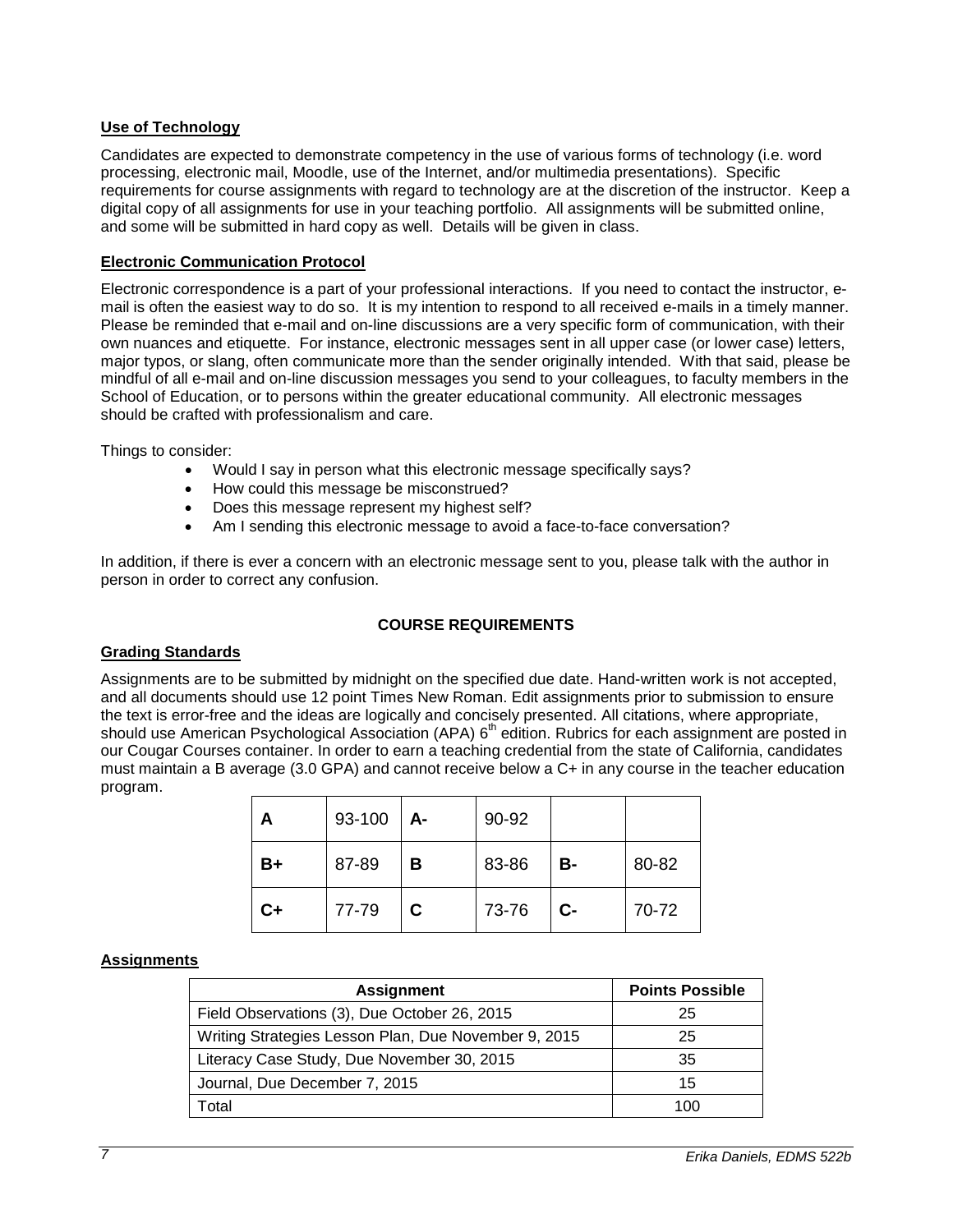## <span id="page-7-0"></span>*Field Observations: Due October 26 by midnight*

In both the Literacy courses (EDMS 521b and EDMS 522b), you will study topics in literacy instruction related to RICA domains. You will observe three different literacy lessons in elementary classrooms and document the RICA domains you see, as well as analyze the instruction that addresses them. Details will also be discussed in class.

### <span id="page-7-1"></span>*Writing Strategies Lesson Plan: Due November 9 by midnight*

Following the lesson plan format you learned in EDMS 511b and review in EDMS 512b, design a lesson where you teach a **writing strategies** lesson to any grade level. It can be small group or whole group instruction as long as you are explicitly teaching the students one aspect of becoming a proficient writer. This lesson MUST explicitly teach (not assign) a writing strategy.

### <span id="page-7-2"></span>*Literacy Case Study: Due November 30 by midnight*

The Literacy Case Study is described in detail in the Literacy Case Study Handbook provided in our Cougar Courses container. Students conduct a literacy assessment with one child who is a reader (first grade or older), analyze and interpret the resulting data, and describe the child's strengths and needs in reading. Using this analysis, you will develop recommendations in the form of specific instructional strategies that support the child's progress in reading.

### <span id="page-7-3"></span>*Journal: Due December 7 by midnight*

You will engage in an ongoing discussion with your professor and your classmates about the readings and how they connect to our in-class discussions as well as your field experiences. Keep a hard copy or digital document dedicated to this reflection on your learning. You will read each week's readings and respond to them in the journal. Bring your journal to class each week as we will share the journals with each other and respond to each other's writing.